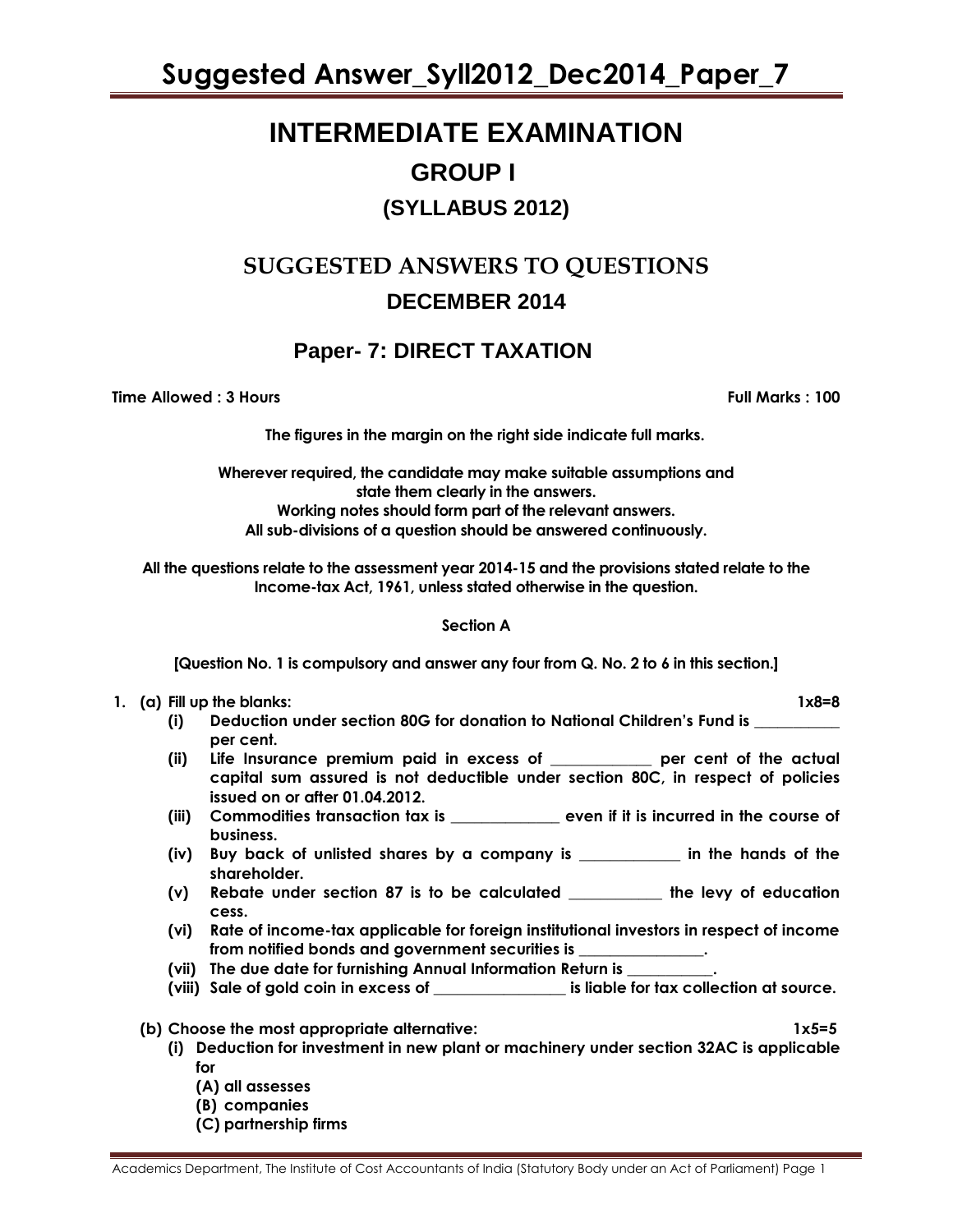**(D) individuals**

- **(ii) Income of securitization trust from the activity of securitization is** 
	- **(A) Exempt [section 10(23DA)]**
	- **(B) Taxable at 20%**
	- **(C) Taxable at 5%**
	- **(D) Taxable at the regular rates**
- **(iii) Royalty paid by State Government undertaking to the State Government is**
	- **(A) Deductible** 
		- **(B) Inadmissible**
		- **(C) 50% deductible**
	- **(D) 20% deductible**
- **(iv) Time limit for setting up undertaking for generation of power to avail deduction under section 80-IA is available upto**
	- **(A) 31.03.2017**
	- **(B) 31.03.2016**
	- **(C) 31.03.2013**
	- **(D) 31.03.2014**
- **(v) The maximum deduction under Rajiv Gandhi Equity Savings Scheme is** 
	- **(A)** ` **10,000 (B)**  $\bar{z}$  50,000 **(C)** ` **1,00,000**
	- $(D)$  ₹ 25,000

#### **Answer:**

- **1.** (a) (i) 100
	- (ii) 10
	- (iii) Deductible
	- (iv) Exempt
	- (v) Before
	- (vi) 20%
	- (vii) 31st August
	- $(viii)$   $\bar{\bar{\bar{z}}}$  2 lakhs
	- (b) (i) (B) Companies
		- (ii) (A) Exempt
		- (iii) (B) Inadmissible
		- (iv) (C) 31.03.2013
		- (v) (D) 25,000
- **2. (a) What are "profits in lieu of salary" as per section 17(3) of the Income Tax Act, 1961? 3 (b) Mr. Mahim was retrenched from service of ABC Limited. He received retrenchment compensation amounting to** ` **8,75,000. Amount of compensation determined under the Industrial Disputes Act, 1948 is** ` **4,80,000. The scheme of retrenchment is not approved by the Central Government. Compute the taxable retrenchment compensation. 4**
	- **(c) Mr. Singhania constructed a residential house property in Kanpur. Construction was completed on 1st April, 2013. The house was vacant from 1st April, 2014 to 31st July, 2014. The house was let out at rent of** ` **7,500 per month from 1st August, 2013. Mr. Singhania obtained loan for the purpose of construction. Interest paid on such loan during two**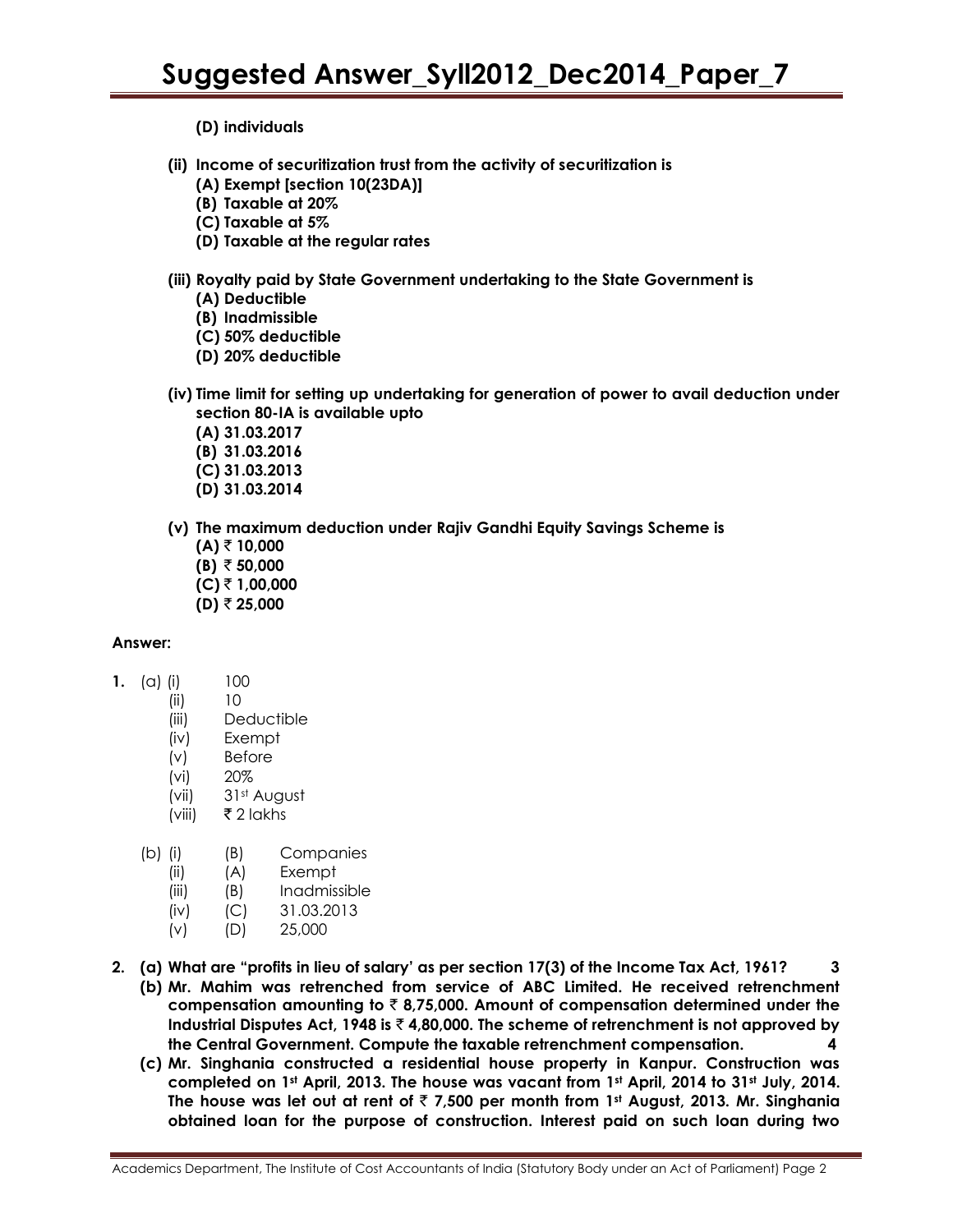**years prior to completion of construction amounted to** ` **30,000. Interest paid during the year 2013-14 is** ` **16,000. Fire Insurance premium paid is** ` **2,000. Municipal value of the property has been assessed at** ` **40,000. Annual corporation tax paid** ` **3,000.**

**Compute income under the head "Income from House Property" for Assessment year 2014-15. 6**

#### **Answer:**

- 2. (a) As per section 17(3), "profits in lieu of salary" includes
	- (i) The amount of any compensation due to or received by the assessee from his employer or former employer at or in connection with the termination of his employment or the modification of the terms and conditions, relating thereto;
	- (ii) Any payment (other than gratuity, commuted pension, compensation received under the Industrial Disputes Act or any other Act, etc., any payment from a provident fund to which the Provident Funds Act, 1925 applies, accumulated balance in recognized provident fund, payment from approved superannuation fund or house rent allowance) to the extent to which it does not consist of contributions by the assessee or interest thereon or any sum received under a Keyman insurance policy including bonus allocated under such policy.

#### (b) Computation of Taxable Retrenchment Compensation

| Particulars                                                       |          |          |
|-------------------------------------------------------------------|----------|----------|
| Amount of retrenchment compensation received                      |          | 8,75,000 |
| Less: Exemption under section 10((10B)                            |          |          |
| Actual amount received<br>(i)                                     | 8,75,000 |          |
| Amount determined under the Industrial Disputes act, 1948<br>(ii) | 4,80,000 |          |
| (iii)<br>Maximum Limit                                            | 5,00,000 |          |
| Least of above is exempt                                          |          | 4,80,000 |
| <b>Taxable Retrenchment Compensation</b>                          |          | 3,95,000 |

(c) Computation of Income from house property of Mr. Singhania for Assessment Year 2014-15

| Particulars                                                                | ₹      | ₹      |
|----------------------------------------------------------------------------|--------|--------|
| Municipal Value                                                            |        | 40,000 |
| Annual rent (₹ 7,500 x 12)                                                 |        | 90,000 |
| Higher of Municipal Value and Annual rent                                  |        | 90,000 |
| Less: Vacancy allowance (₹ 90,000 x 3/12)                                  |        | 22,500 |
| <b>Gross Annual Value</b>                                                  |        | 67,500 |
| Less: Corporation tax paid                                                 |        | 3,000  |
| Net Annual Value                                                           |        | 64,500 |
| Less: Deductions under section 24                                          |        |        |
| Standard deduction at 30% of net annual value (₹ 64,500 ×<br>(i)<br>$30\%$ | 19,350 |        |
| Interest on loan for prior period (₹ 30,000 / 5)<br>(ii)                   | 6,000  |        |
| (iii) Interest on loan for current year                                    | 16,000 | 41,350 |
| Income from house property                                                 |        | 23,150 |

- **3. (a) The Profit & Loss Account of M/s. Saxena & Chaturvedi, Cost Accountants, shows a net profit of** ` **25,50,000 after debiting/crediting the following items:**
	- **(i) Interest of** ` **1,40,000 on capital of Mr. Saxena, partner calculated at 14% per annum.**
	- **(ii) Remuneration** ` **35,00,000 to Mr. Saxena and Mr. Chaturvedi, who are working**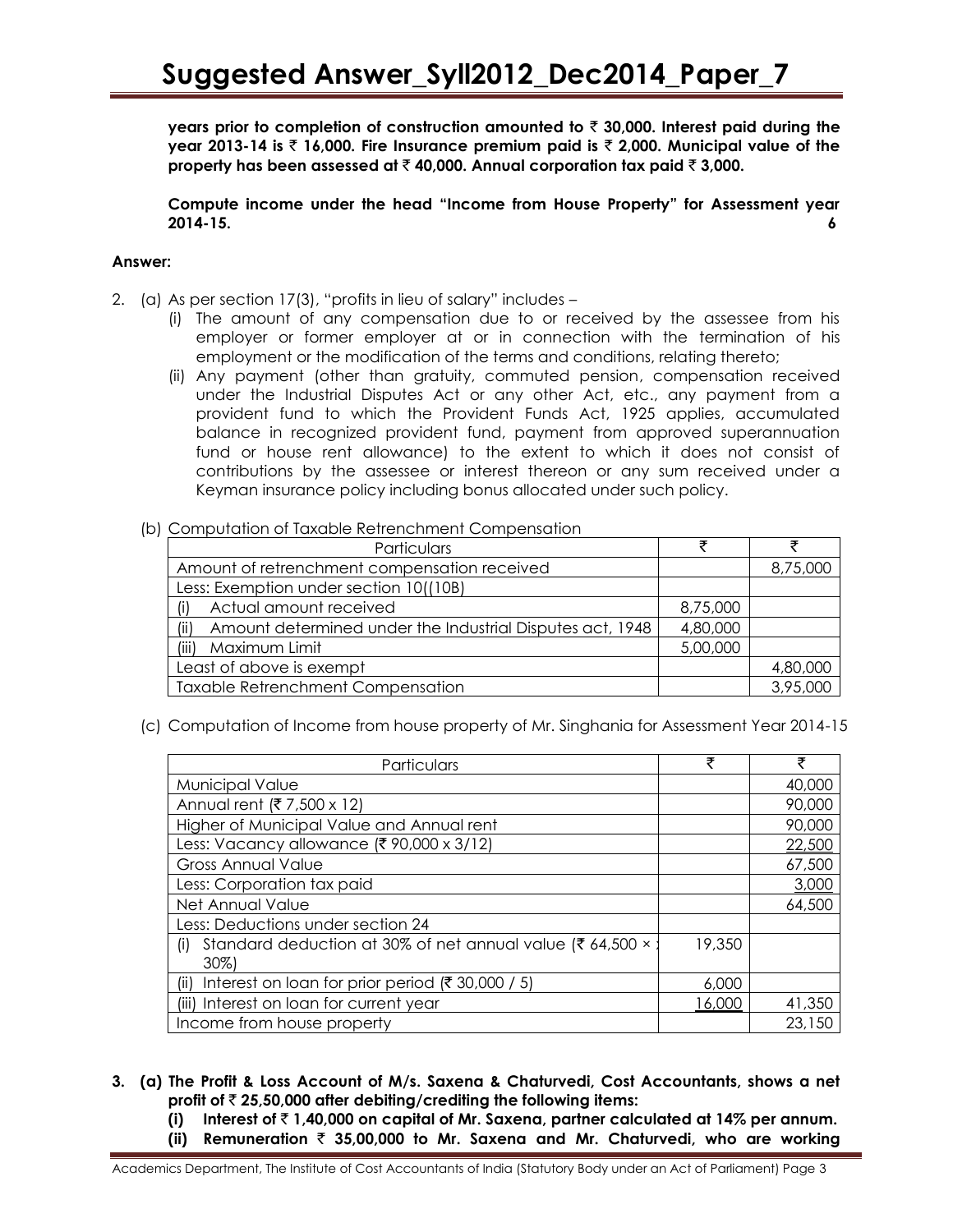**partners.**

- **(iii) Salary of** ` **40,000 to Mr. Chatterjee, Manager for February, 2014 was paid by bearer cheque on 1st March, 2014.**
- **(iv) Depreciation** ` **1,20,000.**
- **(v) Professional fee of** ` **45,000 was paid to a lawyer for obtaining a legal opinion. No tax was deducted at source.**
- (vi) A sum of  $\bar{z}$  30,000 was paid to a trainee as a special award for ranking first in Final **Examination of the Institute of Cost Accountants of India.**
- **(vii) Refund of penalty** ` **35,000 paid in the financial year 2011-12 relating to delayed payment of service tax, after decision of the appellate authority in favour of the assessee.**
- **(viii) Interest on Fixed Deposit** ` **5,00,000.** The firm is entitled to depreciation of  $\bar{\tau}$  1,45,000 under section 32. **Compute total income of the firm for the assessment year 2014-15. 9**
	-
- **(b) State the provisions of the Income Tax Act, 1961 relating to interest on compensation or enhanced compensation on compulsory acquisition of property. 4**

#### **Answer:**

3. (a) Computation of total income of M/s Saxena & Chaturvdi for Assessment Year 2014-15.

| Particulars                                                   | ₹         | ₹         |
|---------------------------------------------------------------|-----------|-----------|
| Profit & gains from business or profession                    |           |           |
| Net profit as per Profit & Loss Account                       |           | 25,50,000 |
| Add: Interest to Mr. Saxena in excess of 12% p.a.,            | 20,000    |           |
| disallowed under section 40(b) $(71,40,000 \times 2/14)$      |           |           |
| Remuneration to partners considered separately                | 35,00,000 |           |
| Disallowance under section 40A(3) for payment of salary       | 40,000    |           |
| to the manager otherwise than by account payee                |           |           |
| cheque or account payee bank draft                            |           |           |
| Depreciation as per books                                     | 1,20,000  |           |
| Disallowance under section 40(a)(ia) for payment of           | 45,000    | 37,25,000 |
| lawyer's fee without deduction of tax at source               |           |           |
|                                                               |           | 62,75,000 |
| Less: Refund of penalty not taxable (Note 1)                  | 35,000    |           |
| Interest on fixed deposit considered under other head         | 5,00,000  |           |
| Depreciation under section 32                                 | 1,45,000  | 6,80,000  |
| Book Profit under section 40(b)                               |           | 55,95,000 |
| Remuneration admissible under section 40(b):                  |           |           |
| On first ₹ 3,00,000: 90% of book profit or ₹ 1,50,000,        | 2,70,000  |           |
| whichever is higher                                           |           |           |
| On balance of book profit (i.e., 55,95,000 - 3,00,000) at 60% | 31,77,000 | 34,47,000 |
| <b>Business Income</b>                                        |           | 21,48,000 |
| Income from other sources                                     |           |           |
| Interest on fixed deposit                                     |           | 5,00,000  |
| Total income                                                  |           | 26,48,000 |

Notes:

1. Penalty for infraction of law is never allowed as deduction under section 37(1). Therefore, penalty for delayed payment of service tax was disallowed in assessment year 2012-13. As penalty was disallowed, refund of such penalty as a result of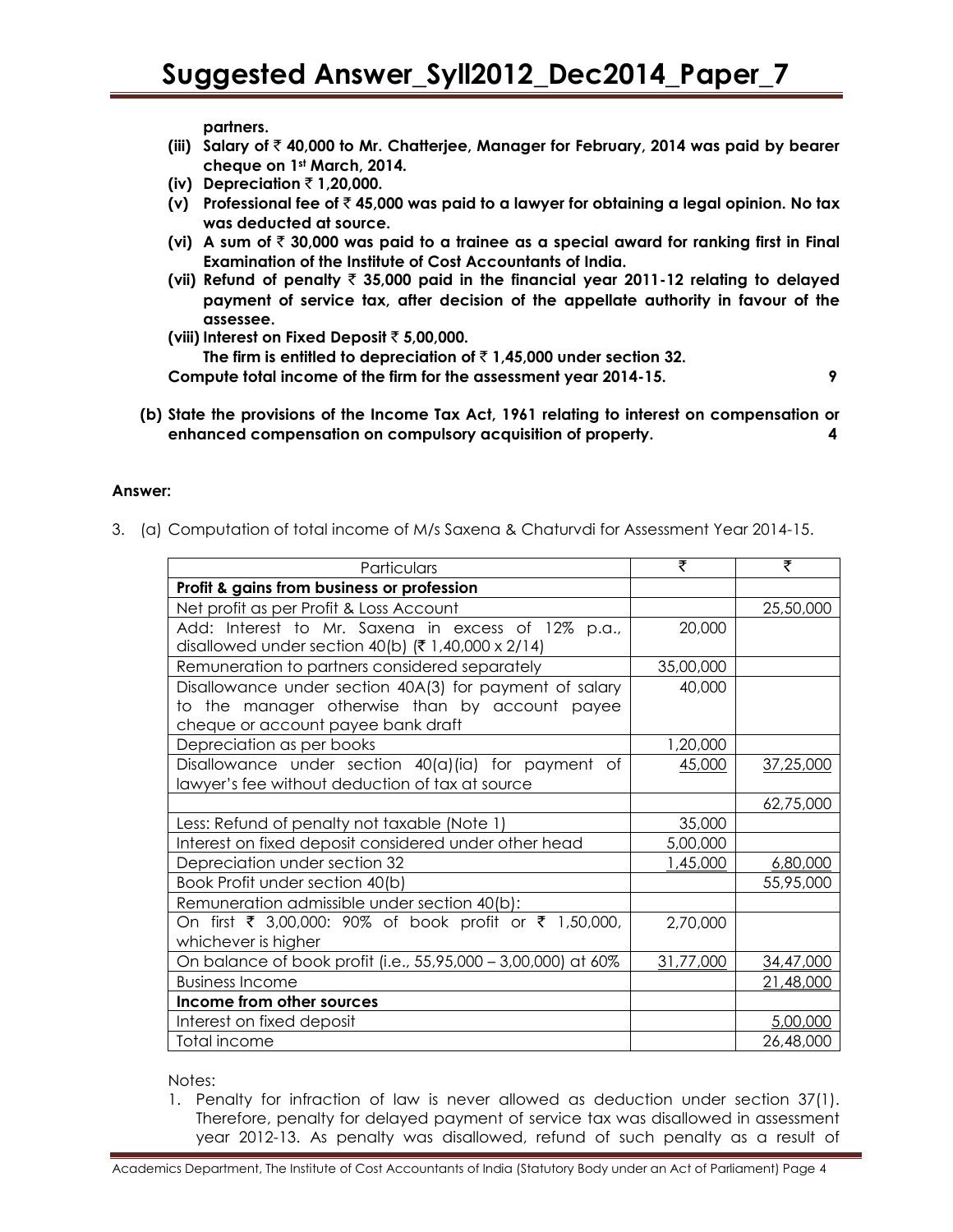favourable appeal order does not attract deeming provision of section 41(1). Hence, it is not taxable.

- 2. Special award was given to trainee for excelling in final examination of the institute to motivate him and in recognition of his caliber. Payment was made to boost his morale so that he could contribute more to the assessee firm. Thus it has a nexus with the profession carried on by the firm and hence, the same is allowable is deduction under section 37(1). As it is debited to profit & loss account, no further adjustment is required.
- (b) As per section 145A (b), interest received by an assessee on compensation or enhanced compensation, as the case may be, shall be deemed to be the income of the year in which it is received irrespective of the method of accounting followed by the assessee. Such interest is taxable under the head "income from other sources" as per the provision of section 56.

In respect of such interest, the assessee shall be entitled under section 57 to claim deduction of a sum equal to 50% of such interest. No other deduction shall be allowed under any other provision of the Income-tax Act.

Key Points:

- (i) Regardless of the method of accounting;
- (ii) Interest on compensation/enhanced compensation is taxed in the year of receipt;
- (iii) It is taxed as income from other sources;
- (iv) 50% of such interest is allowable as expenditure.
- **4. (a) Mr. Ahuja purchased one plot of land in 1995-96 at a cost of** ` **1,00,000 in Delhi. The land**  was held by him as capital asset. He converted the plot into his stock in trade on 1<sup>st</sup> April, **2012, on which date the fair market value of the plot was** ` **15,50,000.**

**He started constructing a building consisting of eight flats of equal size and dimension on the plot on 1st April, 2012. Cost of construction of each flat is** ` **6,00,000. Construction was completed in June 2013. He sold five flats at** ` **12,00,000 per flat from June, 2013 to March, 2014. The remaining three flats were held as stock on 31st March, 2014.**

**Compute Capital Gain and Business Income arising from above transactions for Assessment year 2014-15. 9**

**(Cost Inflation Index: 1995-96: 281 2012-13: 852 2013-14: 939)**

**(b) Ajay purchased a house for** ` **6 lacs from Anup Properties, a property dealer on 1st June, 2013, for his residential purpose. He paid stamp duty on value of** ` **10 lacs assessed by Stamp Valuation Authority.** 

**Examine the tax implications in the hands of Ajay and Anup Properties. 4**

**Answer:**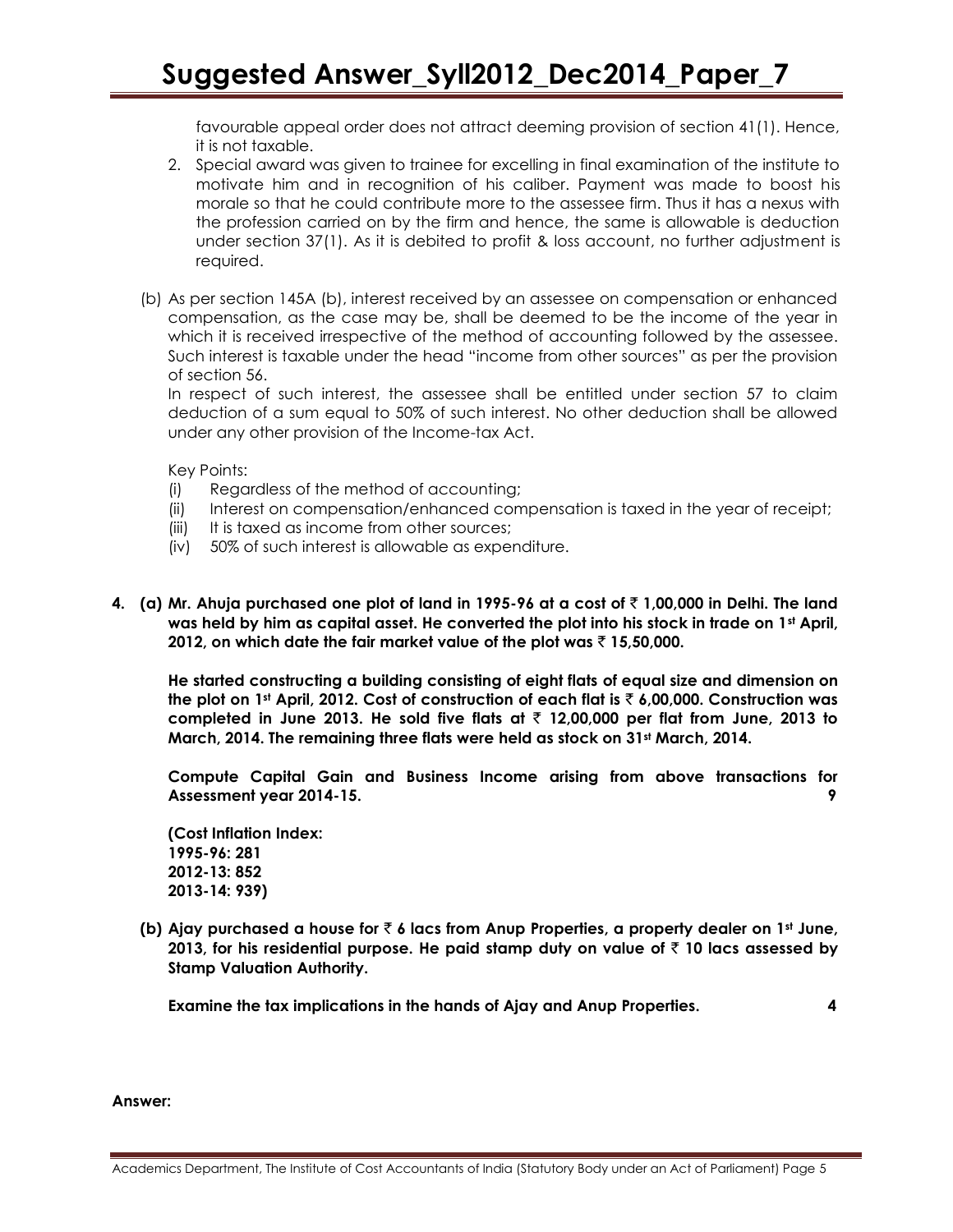#### 4. (a) Computation of Capital Gain for Assessment Year 2014-15

| Particulars                                                                               |                   |
|-------------------------------------------------------------------------------------------|-------------------|
| Proportionate Fair market value of land-deemed consideration under                        | 9,68,750          |
| section 45(2): ₹ 15,50,000 x 5 / 8 (Note 1)                                               |                   |
| Less: Proportionate indexed cost of acquisition (₹ 1,00,000 x 852 / 281 x 5 /8   1,89,502 |                   |
| (Note 2)                                                                                  |                   |
| Long term capital gain                                                                    | 7, <u>79,</u> 248 |

Computation of Business Income for Assessment Year 2014-15

| Particulars                                   |           |           |
|-----------------------------------------------|-----------|-----------|
| Sale proceeds of 5 flats: ₹ 12,00,000 x 5     |           | 60,00,000 |
| Less: Proportionate fair market value of land | 9,68,750  |           |
| Cost of construction (₹ 6,00,000 x 5)         | 30,00,000 | 39,68,750 |
| Business Income                               |           | 20,31,250 |

Notes:

- 1. Capital gain arising on conversion of capital asset into stock-in-trade is taxed in the year in which the converted asset is transferred. Therefore, capital gain in respect of proportionate land for 5 flats is chargeable to tax in assessment year 2014-15.
- 2. Although tax liability for capital gain is taxed in the year of actual transfer, cost inflation index of the year in which capital asset is converted is to be used for determining capital gain, as transfer under section 2(47) is recognized in the year of conversion.

### (b) In the hands of Ajay

As per section 56(2)(vii), where an individual receives any immovable property, being his capital asset for a consideration, which is less than the stamp duty value of the property by an amount exceeding  $\bar{\tau}$  50,000, then the excess of stamp duty value over such consideration shall be taxed in the hands of the individual under the head "income from other sources".

Therefore, the sum of  $\bar{\tau}$  4 lacs (i.e.,  $\bar{\tau}$  10 lacs –  $\bar{\tau}$  6 lacs) shall be taxed in the hands of Ajay under the head "income from other sources".

#### In the hands of Anup Properties

Anup Properties is a property dealer. So the property sold constituted his stock-in-trade. As per section 43CA, where the consideration on transfer by assessee of an asset (other than capital asset), being land or building is less than the stamp duty value assessed or assessable, such stamp duty value shall be deemed to be the full value of consideration for the purpose of computing profits and gains from transfer of such asset.

Therefore, sum of  $\bar{\tau}$  10 lacs shall be taken to be the consideration on sale of the building to Ajay and the said sum shall be considered for determination of business income of Anup Properties.

#### **5. (a) India makes LLP reports a total income of** ` **60,00,000 for the year ended 31.03.2014 after taking into account the following details/deductions:**

- **(i) Deduction of** ` **9,00,000 under section 80JJAA.**
- **(ii) It manufactures toothpaste in a factory located in the State of Sikkim. Eligible deduction under section 80-IE is computed at ₹8,00,000.**
- **(iii) Gave a donation of** ` **5,00,000 to Prime Minister National Relief Fund towards Uttarakhand disaster, eligible for deduction under section 80G.**
- **(iv) Debited** ` **15,00,000 being the cost of water pollution control equipments to profit and**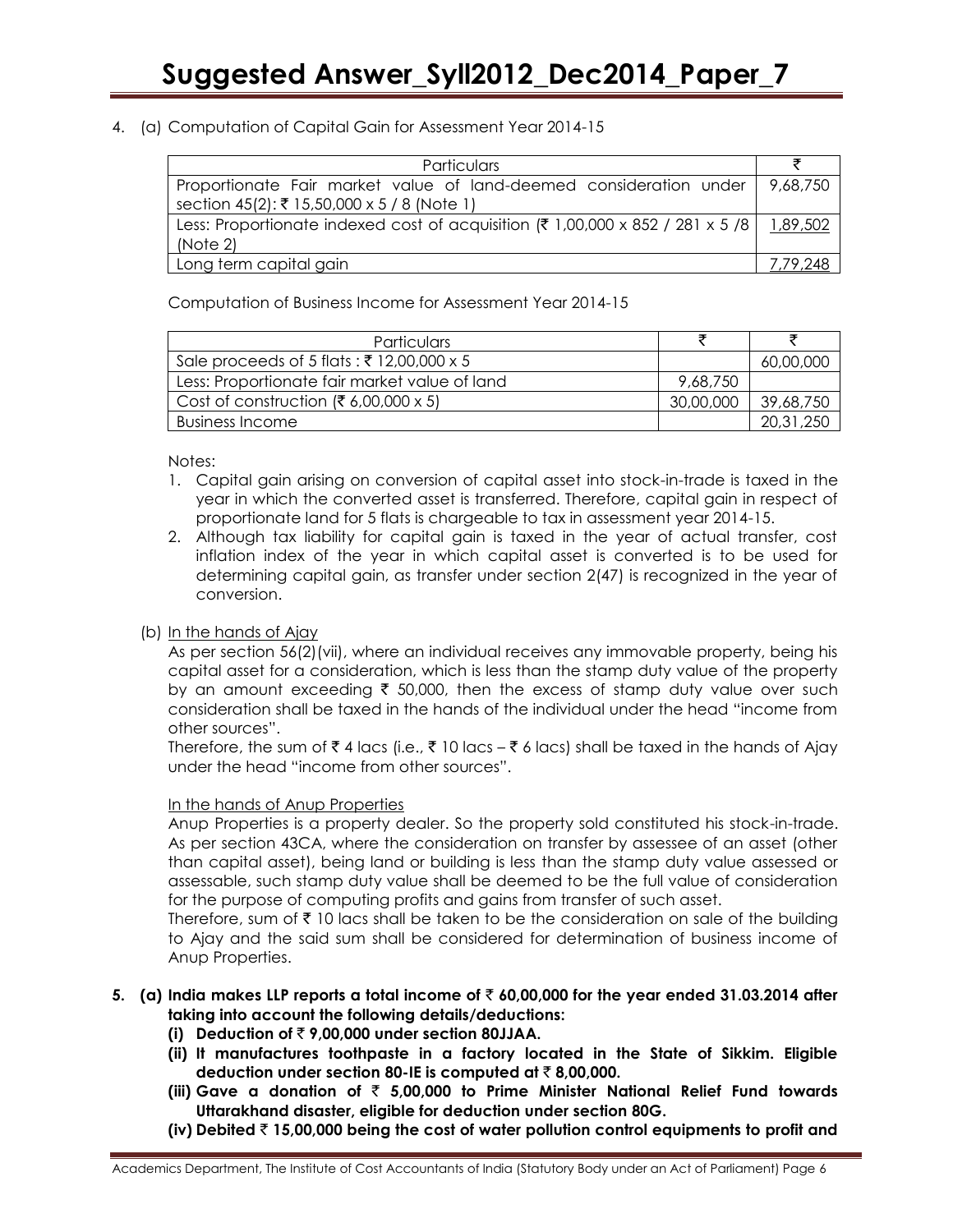**loss account. These items are eligible for 100% depreciation.** 

**Compute the Alternative Minimum Tax (AMT) applicable to the LLP for the assessment year 2014-15, as per the provisions of the Income Tax Act, 1961. 5**

- **(b) State, with brief reason, whether disallowance is attracted under any provision of the Income Tax Act, 1961 in the following cases, while computing income under the head "Profits and gains of business or profession":**
	- **(i) Salary of** ` **3,00,000 to each working partner by a firm without deduction of tax at source.**
	- (ii) Interest to a nationalized bank on term loan  $\bar{\tau}$  72,000 of which the amount actually **paid during the year was** ` **40,000 and** ` **15,000 was paid before the "due date" for filing the return of income.**
	- **(iii) Demerger expenses of** ` **7,00,000 wholly debited to profit and loss account.**
	- **(iv) Expenditure incurred towards issue of bonus shares** ` **2,00,000. 4**
- **(c) Mr. Vishal gifted a sum of** ` **3 lacs to Miss Mrinal on 1.4.2013. Miss Mrinal got married to Mr. Vishal"s son on 1.6.2013. Mrinal earned an interest of** ` **22,000 from this gifted amount,**  for the year ended 31.03.2014. Can the interest income of  $\bar{\tau}$  22,000 be clubbed in the **hands of Mr. Vishal? 4**

#### **Answer:**

| <b>Particulars</b>                                                   | Rs.       |
|----------------------------------------------------------------------|-----------|
| Total Income                                                         | 60,00,000 |
| Add:                                                                 |           |
| Deduction under section 80JJAA to be added back                      | 9,00,000  |
| Deduction under section 80-IE to be added back                       | 8,00,000  |
| Cost of Water Pollution Equipments eligible for depreciation at 100% | Nil       |
| debited to profit and loss account - no adjustment is required.      |           |
| Adjusted Total Income                                                |           |

5. (a) Computation of AMT for India Makes LLP for the A.Y. 2014-15

Adjusted Total Income on adjusted total income  $@18.5\% = 14,24,500$  (77,00,000  $\times$  18.5%) Add: Cess @3% **decays and the set of the control of the 42,735 (14,24,500 × 3%)**  $Total AMT$  liability  $= 14,67,235.$ 

(b) (i) Salary paid to each working partner by a firm  $\bar{\tau}$  3,00,000 without deduction of tax at source will not attract disallowance under section 40a(ia).

However, based on book profit of the firm and subject to the limits in section 40(b), disallowance may apply.

(ii) Interest paid to a nationalized bank on term loan during the year  $\bar{\tau}$  40,000 and the amount paid before the 'due date' for filing the return  $\bar{\tau}$  5,000 are eligible for deduction as there will be no disallowance u/s 43B.

The balance of  $\bar{\tau}$  17,000 will be disallowed under section 43B.

(iii) Demerger expenses applicable for companies contained in section 35DD of  $\bar{\tau}$ 7,00,000 is deductible in five equal annual installments. Therefore,  $\bar{\tau}$  1,40,000 is allowable and  $\bar{\tau}$  5,60,000 would be disallowed.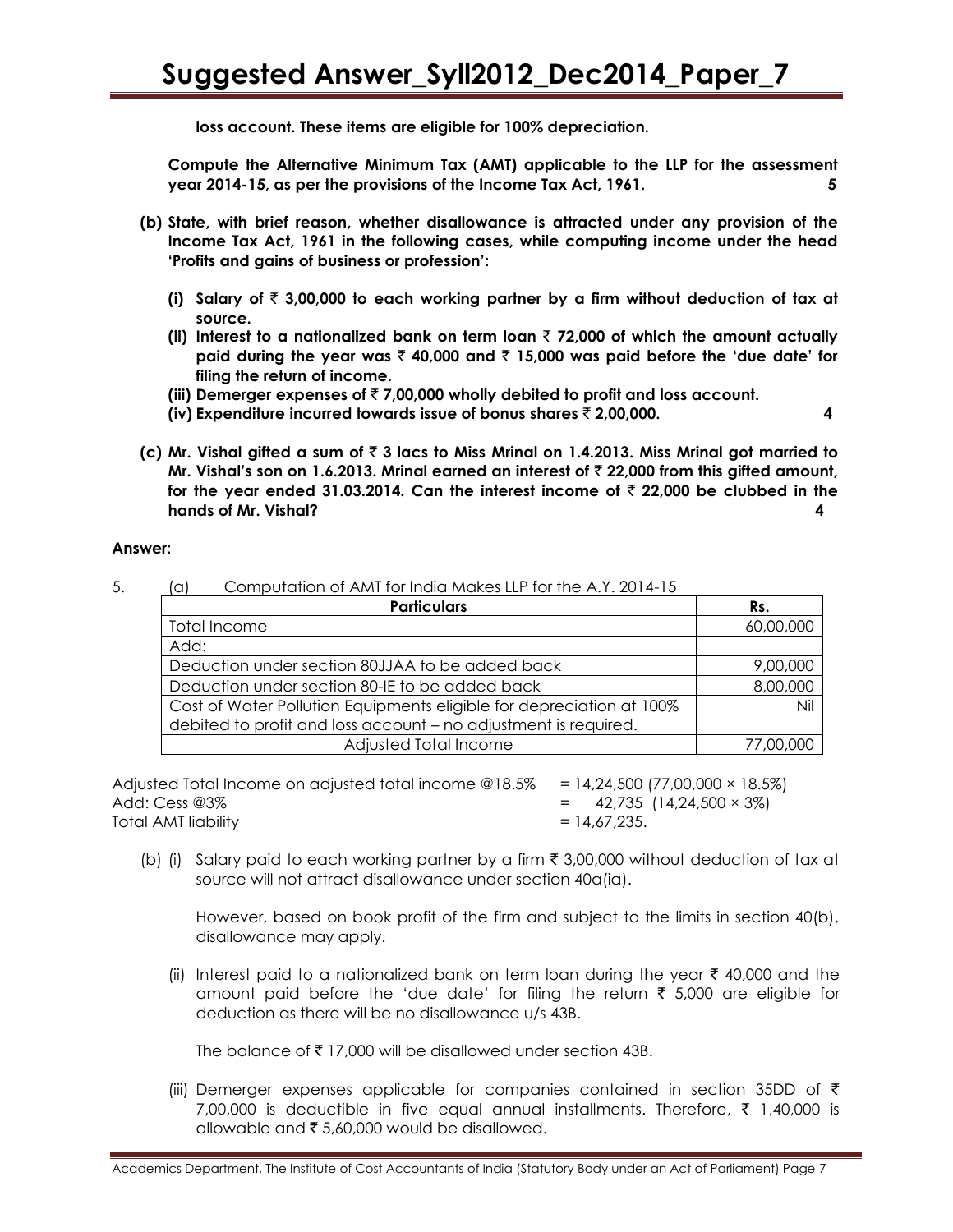# **Suggested Answer\_Syll2012\_Dec2014\_Paper\_7**

- (iv) Expenditure incurred towards issue of bonus shares  $\bar{\tau}$  2,00,000 is deductible and would not attract any disallowance. Issue of bonus shares would not bring any fresh inflow of funds or increase in capital employed, hence, the expenditure is fully deductible. CIT v. General Insurance Corporation (2006) 286 ITR 232 (SC).
- (c) Clubbing of income u/s 64

In computing the total income of an individual, the income arising from assets transferred by an individual, directly or indirectly, otherwise than for adequate consideration, to the son"s wife, will be clubbed u/s 64(1).

As on the date of such transfer for inadequate consideration (i.e., gift), the relationship of father-in-law/daughter-in-law should exist.

In the instant case, Mr. Vishal gave the gift, will before the marriage of Mrinal with Mr. Vishal"s son.

Hence, the interest income of  $\bar{\tau}$  22,000 earned from such gifted amount cannot be clubbed in the hands of Mr. Vishal.

- **6. (a) From the following information, compute the income taxable under the head "Capital gains" and "Income from other sources" in the hands of Sachin:**
	- **(i) Sehwag gifted a vacant site to his friend Sachin on 23.05.2013 on the occasion of latter"s birthday.**
	- **(ii) Sehwag had acquired the said vacant site in May, 2009 for** ` **30,00,000.**
	- **(iii) The fair market value of the site for stamp duty purposes on the date of gift i.e., on 23.05.2013 was** ` **60,00,000.**
	- **(iv) Sachin sold the vacant site on 15.03.2014 for a consideration of** ` **70 lakhs when its stamp duty value on the date of sale was** ` **90 lakhs.**

**For capital gains, state with reason, whether it is short-term or long-term.** 

**Also compute the capital gains chargeable to tax in the hands of Sehwag. 4**

- **(b) (i) Mr. A (non-resident) aged 66 has total income (computed)** ` **2,10,000 comprising income from house property and income from other sources. Is he required to file his return of income for the assessment year 2014-15? Also compute the total amount of tax payable by him. 3**
	- **(ii) X Co. Ltd. filed its return for the assessment year 2014-15 on 10.12.2014, declaring a business loss of** ` **12,00,000 and unabsorbed depreciation of** ` **6,00,000. How much of loss and/or depreciation is eligible for carry forward? 3**
- **(c) State the conditions to be satisfied by political party to avail income-tax exemption. 3**

#### **Answer:**

6. (a)

Computation of total income in the hands of Sachin A.Y. 2014-15

| Particulars                                                                        |           |
|------------------------------------------------------------------------------------|-----------|
| Capital gains:                                                                     |           |
| Sale consideration - Stamp duty valuation, as per section 50C                      | 90,00,000 |
| Less: Cost of acquisition                                                          | 60,00,000 |
| Short term capital gain                                                            | 30,00,000 |
| Income from other sources:                                                         |           |
| Stamp duty value of the property on the date of receipt of gift i.e., 23.05.13     | 60,00,000 |
| Total income                                                                       | 90,00,000 |
| Note: Where a property is received without consideration, the FMV i.e., stamp duty |           |

valuation is the value taxable under the head "income from other sources" in the hands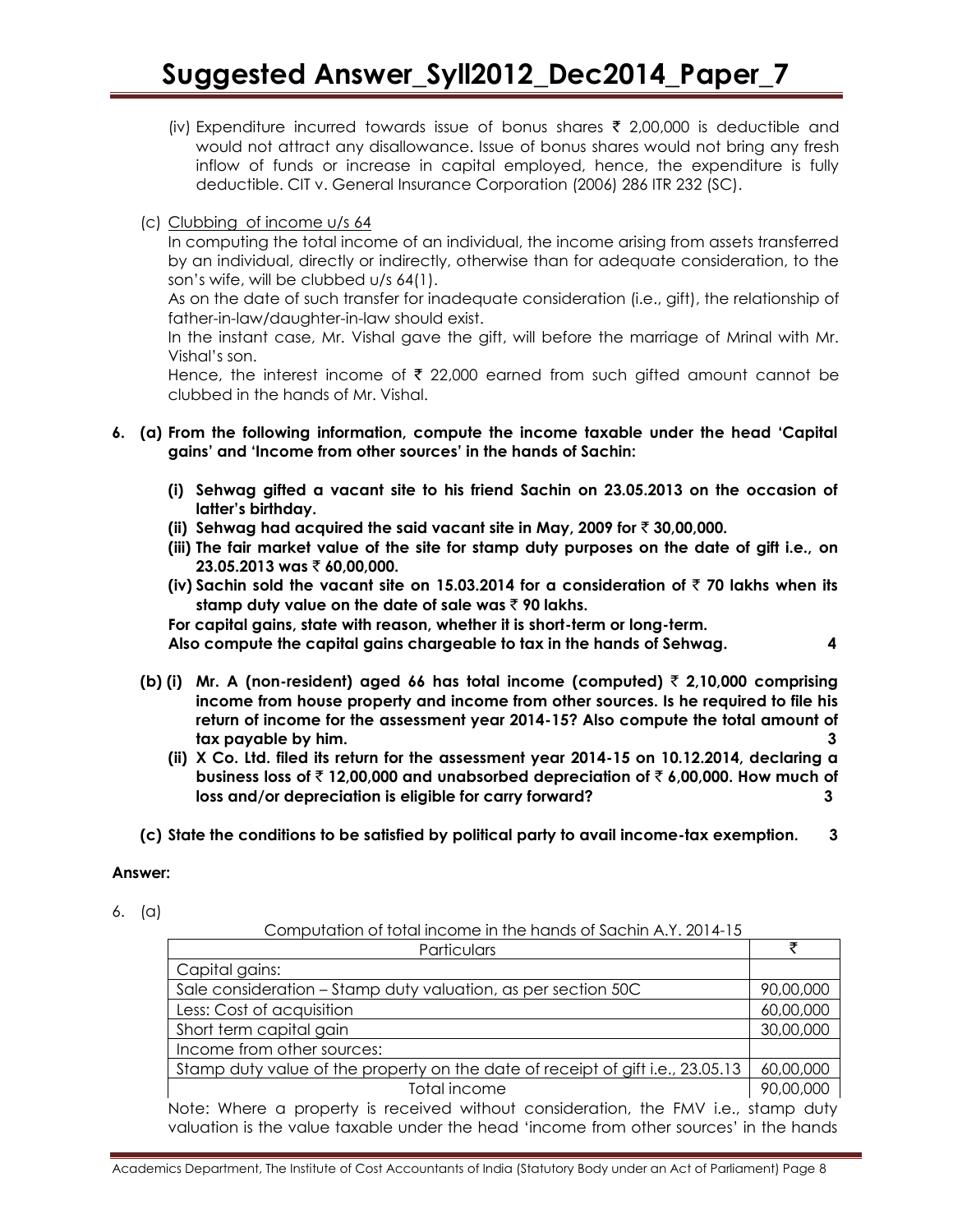of Sachin.

The holding period in the hands of Sachin shall be from the date of receipt of property and not from the date of acquisition by the previous owner. Since it was received on 23.05.2013 and sold on 15.03.2014 it is a short-term capital asset and the resultant gain is short-term capital gain.

The donor Sehwag is not subject to capital gains as the property was not transferred but was gifted which is not regarded as transfer under section 47.

(b) (i) Mr. A is a senior citizen but non-resident. The basic exemption limit applicable to him is ₹ 2,00,000 and not ₹ 2,50,000.

As the total income exceeded the basic exemption limit, he is liable to file his return of income.

Mr. A is required to pay tax of Rs. 1,030. Upto Rs. 2,00,000 Nil Next Rs. 10,000@10% 1,000 Add: EC + SHEC (3%) 30 Total tax liability 1,030 He is not eligible for rebate under section 87A because it is applicable to resident assessee (ordinary or not ordinary) only.

(ii) The assessee, in order to carry forward business loss, has to file the return of income before the "due date" prescribed in section 139(1). Section 80 debars carry forward of business loss to subsequent assessment years unless the return of income in which it has loss, is filed within due date specified in section 139(1).

However, the embargo contained in section 80 will not apply to carry forward of depreciation, both current year and that brought forward of preceding years.

In view of the above, X Co. Ltd. cannot carry forward business loss of  $\bar{\tau}$  12,00,000 but it can carry forward unabsorbed depreciation to future years for set off.

(c) Section 13A deals with tax exemption for incomes of political parties.

Any income of a political party which is chargeable under the head "income from house property", "income from other sources", "capital gains" or any income by way of voluntary contribution from any person is not to be included in the total income of such political party if the following conditions are satisfied:

- (i) The political party maintains such books of account and other documents as would enable the assessing officer to properly reduce its income from there.
- (ii) The political party keeps and maintains a record of each voluntary contribution in excess of  $\bar{\tau}$  20,000 and of the names and addresses of the persons who have made such contribution.
- (iii) The accounts by political party are audited by an accountant as defined in the Explanation to section 288(2).
- (iv) The treasurer of the political party or any other person so authorized in each financial year prepares a report in respect of contribution received by the political party in excess of  $\bar{\tau}$  20,000 from any person or company in that year and submits it before the due date of submission of return of income, to the Election Commission.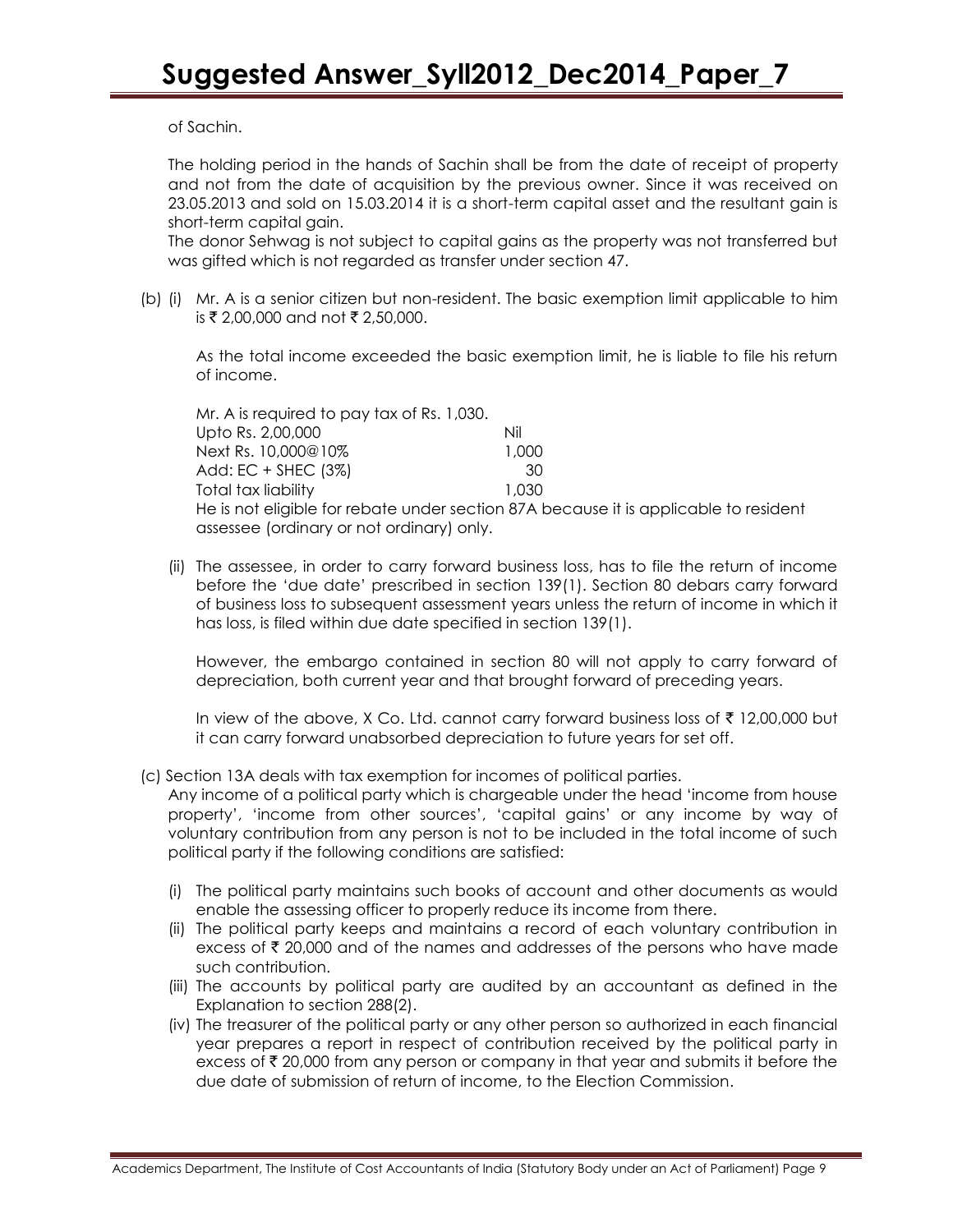#### **Section B**

This section relates to Wealth Tax. [Answer all questions]

- **7. (a) State with brief reasons, whether the following statements are true or false in the context of Wealth Tax Act, 1957: 1x5=5**
	- **(i) All registered political parties are liable to pay wealth tax.**
	- **(ii) One residential house owned by an individual, regardless of its value or period of let out, is exempt from wealth tax.**
	- **(iii) A warehouse let out for 100 days after construction is an asset.**
	- **(iv) Guest house beyond corporation limits is not liable for wealth tax.**
	- (v) Recorded cash in excess of  $\bar{\tau}$  50,000 is an asset for HUF.
	- **(b) Mr. Sarath has a residential house property at Chennai which is let out from 01.10.2013 and prior to that it was self-occupied by him. The annual value of the property is fixed at**  ` **3,00,000 and the municipal tax levied by the local authority was** ` **15,000. Excess of unbuilt area over specified area, computed on the aggregate area is 18%.**

**Assuming that this is an asset chargeable to tax and that exemption will not be claimed in respect of this asset, compute the value of house property as per Schedule III. 5**

#### **Answer:**

- 7. (a) (i) False: Political parties are not liable for wealth tax in view of section 45 of the Wealth Tax Act.
	- (ii) True: As per section 5(vi) one house or part of a house is exempt from wealth tax.
	- (iii) False: A warehouse is a property in the nature of commercial establishment hence not an asset regardless of the let out period.
	- (iv) False: Guest house is always an asset liable for wealth tax regardless of the distance or location.
	- (v) True: Cash in hand even though recorded if exceeds  $\bar{\tau}$  50,000 it is liable to wealth tax.

| . .                    |  |
|------------------------|--|
| I<br>٠<br>۰.<br>$\sim$ |  |

#### **Computation of value of house property as per Schedule III. Valuation date 31.03.2014**

| Particulars                                                       | ₹      |           |
|-------------------------------------------------------------------|--------|-----------|
| Annual value                                                      |        | 3,00,000  |
| Less; Municipal tax                                               | 15,000 |           |
| 15% of gross maintainable rent                                    | 45,000 | 60,000    |
| Gross maintainable rent                                           |        | 2,40,000  |
|                                                                   |        |           |
| Let out for only 6 months hence gross maintainable rent would be  |        | 1,20,000  |
| Valuation by capitalization = $GMR \times 12.5$                   |        | 15,00,000 |
| Add; 40% of the excess of unbuilt area over specified area of the |        | 6,00,000  |
| aggregate area                                                    |        |           |
| Value as per Schedule III                                         |        | 21,00,000 |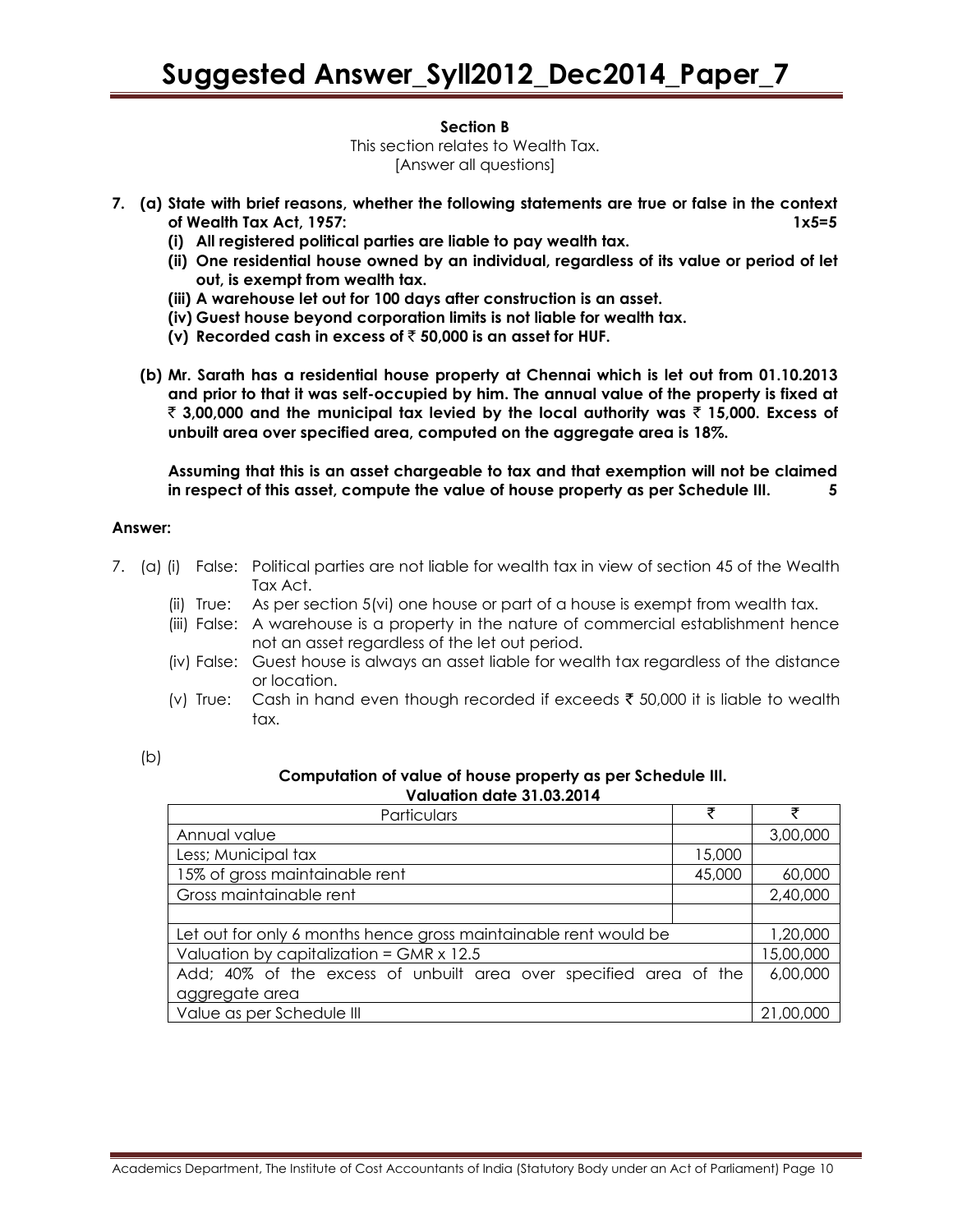#### **Section C**

**[Question No. 11 is compulsory, Answer any two out of the three questions in this Section.]**

- **8. (a) What is "impermissible avoidance arrangement" and state the four tests applied for deciding the same. 5**
	- **(b) Can multi-year data be used for determination of ALP? 2**
	- **(c) State whether the following are associated enterprises, one of them being non-resident: 3**
		- **(i) X Co. Ltd. holds 12% partnership right in X Traders (firm).**
		- **(ii) A Finance (non-corporate) guarantees loan taken by A & Co. (P) Ltd. for a term loan of** ` **10 crores taken from a bank. A & Co. (P) Ltd. has a total borrowing of** ` **20 crores.**
		- **(iii) ABC Investments has advanced loan to DEF Ltd. which is more than 40% of book value of total assets of DEF Ltd.**

#### **Answer:**

#### 8. (a) **Impermissible avoidance agreement**

An agreement whose main purpose or one of the main purposes is to obtain a tax benefit and which also satisfies at least one of the four tests, can be declared as an "impermissible avoidance agreement".

The four tests applied for deciding the same are –

- (i) The arrangement creates rights and obligations, which are not normally created between parties dealing at arm"s length.
- (ii) It results in misuse or abuse of the provisions of tax laws.
- (iii) It lacks commercial substance or is deemed to lack commercial substance.
- (iv) It is carried out in a manner, which is normally not employed for bona fide purpose.

#### (b) **Use of multi-year data**

Yes, as per rule 10B(4) the use of data relating to the financial year in which such international transaction has been entered into must be considered.

Data of earlier years may also be used, if such data reveals acts which could an influence on the determination of transfer prices in relation to the transactions being compared.

#### (c) **Associated enterprises**

- (i) Since X Co. Ltd. holds more than 10% interest in X Trader (firm) the relationship between the X Co. Ltd. and X traders is that of associated enterprises.
- (ii) When an assessee guarantees at least 10% of the total borrowings of another entity, the relationship of associated enterprise is established. Since the guarantee for the loan exceeds 10% of the total borrowings A Finance and A & Co. (P) Ltd. are associated enterprises.
- (iv) A loan advanced by one entity to another entity of at least 51% of book value of total assets would result in associated enterprise relationship. In this case, the loan advanced forms part of only 40% of book value of total assets of borrower DEF Ltd. Hence, they are not associated enterprises.

#### **9. (a) India has a Double Taxation Avoidance Agreement (DTAA) with USA. Mr. Murali, a resident Indian, has derived certain income in USA. Assume that as per the DTAA the said**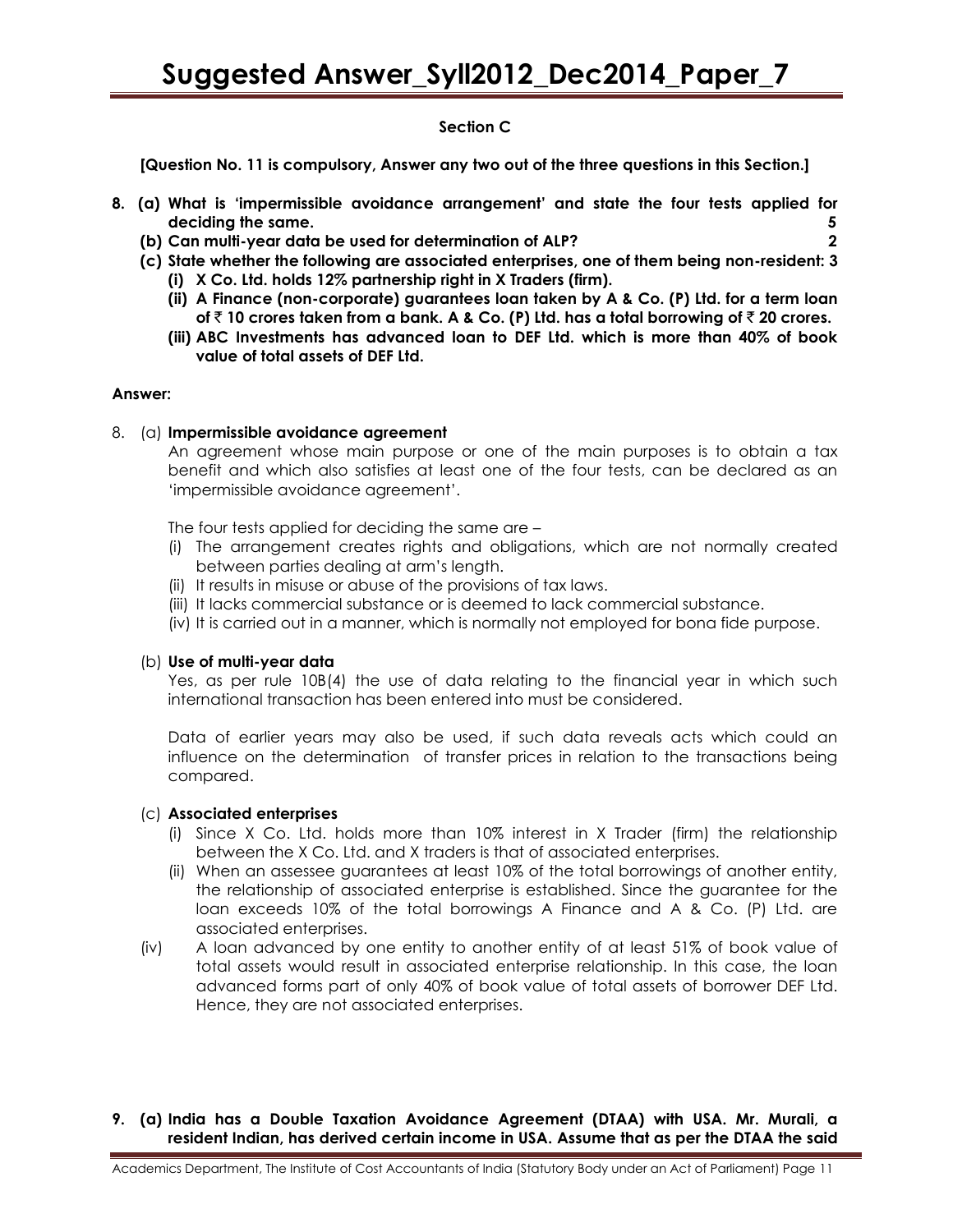**income is taxable at the rate of 10%, whereas as per the provisions of the Income Tax Act, 1961, the same is taxable at 15%. Can Mr. Murali opt to be governed by the provisions of the DTAA, even though the DTAA deviates from the normal tax provisions? 2**

**Will your answer be different, if Mr. Murali were a non-resident? 1**

- **(b) What is cross border transaction service? State the statutes primarily regulating the cross border transactions. 2**
- **(c) MNO Ltd. and Roxy Inc. of USA are associated enterprises. MNO Ltd. imported 3000 motor bikes from Roxy Inc. at** ` **50,000 per bike. These are sold in India at** ` **55,000 per bike. Also, MNO Ltd. imported exactly similar motor bikes from Hold Inc. of Japan (unrelated party) and sold outside at a gross profit of 20% of sales.**

**Roxy Ltd. offered a quantity discount of** ` **1,500 per motor vehicle. Hold Inc., however, offered only** ` **500 per bike as quantity discount. The freight and insurance from Roxy USA cost MNO Ltd.** ` **1,500 per bike whereas in respect of purchase from Hold Inc. MNO Ltd. had to pay** ` **500 as freight charges and there was no insurance cost on the assessee.** 

**Determine arm"s length price and amount of increase in total income of MNO Ltd. 5**

#### **Answer:**

#### 9. (a) **DTAA**

As per section 90(1), India can enter DTAA with any country for granting tax reliefs. As per section 90(2), in relation to the assessee to whom such agreement applies, the provisions of the Income-tax Act, 1961 shall apply to the extent they are more beneficial to that assessee. In other words, if the provisions of the DTAA are more favourable, the same shall apply.

Section 90(2) uses the word "assessee" and not "resident assessee". Hence, the answer will remain the same, even where the assessee is a non-resident.

#### (b) **Cross border transaction services**

Cross border transaction services means services related to transaction which involve two or more countries.

In India, there are two Acts which primarily seem to show the concern when a person undertakes cross border transaction. They are (a) Foreign Exchange Management Act, 1999; (b) Income-Tax Act, 1961.

#### (c) (i) **Computation of arm"s length price of products bought from Roxy Inc. USA and MNO Ltd., India.**

| Particulars                                                            | Amount (₹) |
|------------------------------------------------------------------------|------------|
| Resale price of goods purchased from Roxy Inc.                         | 55,000     |
| Less: Adjustments for differences                                      |            |
| (a) Normal Gross profit margin $@$ 20% of sale price = 20% of ₹ 55,000 | 11,000     |
| (b) Incremental quantity discount by Roxy Inc. (1,500 – 500)           | 1,000      |
| (c) Difference in purchase related expenses (1,500 - 500)              | 1,000      |
| Arm's length price                                                     |            |

#### (ii) **Computation of Increase in total income of MNO Ltd.**

| 'articulars | l₹<br>∖mo∪nt |
|-------------|--------------|
|             |              |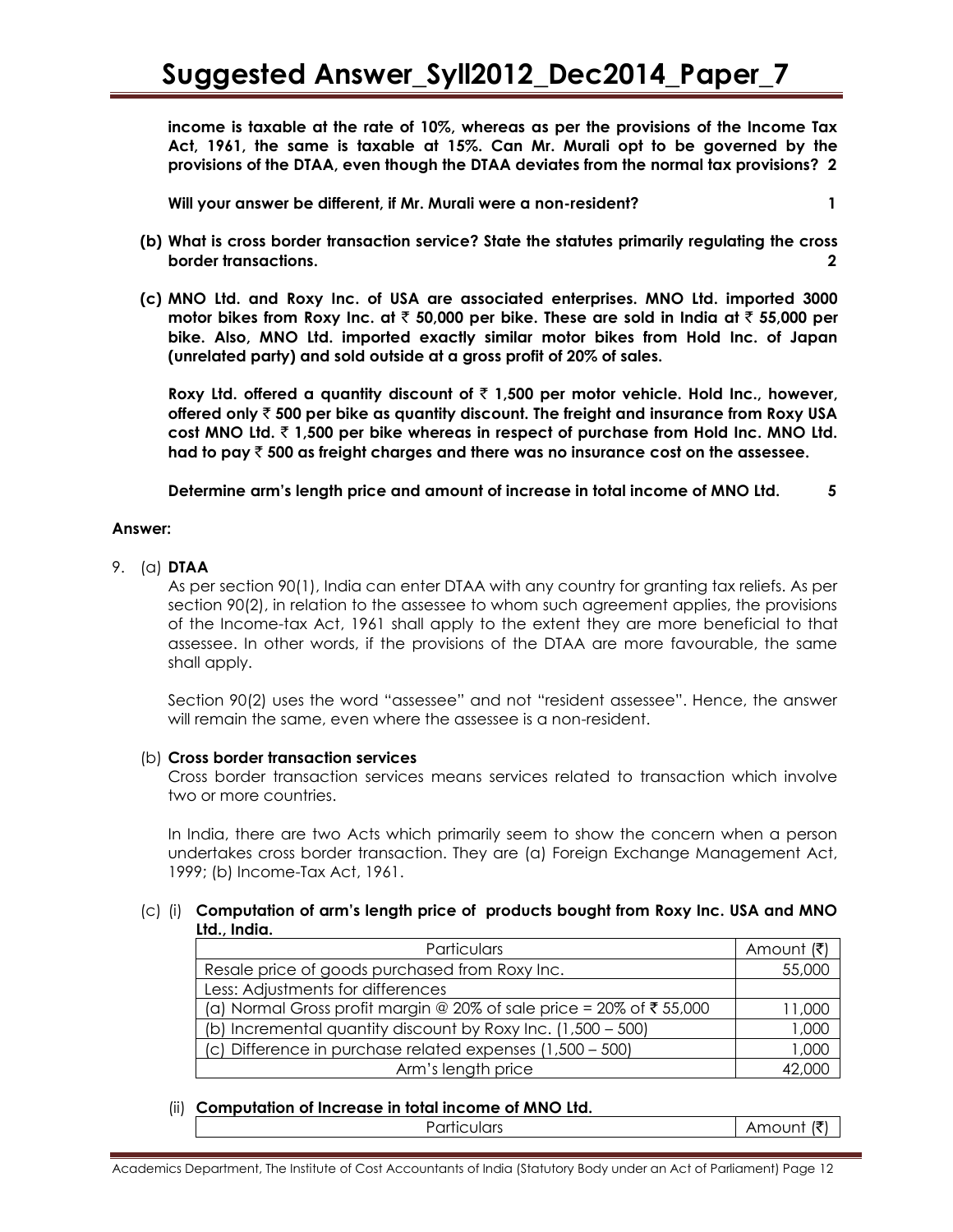## **Suggested Answer\_Syll2012\_Dec2014\_Paper\_7**

| Price at which actually bought from Roxy Inc. of USA     | 50,000    |
|----------------------------------------------------------|-----------|
| Less; Arms length price under resale price method        | 42,000    |
| Decrease in purchase price per unit                      | 8,000     |
| Number of units purchased from Roxy Inc. $= 3,000$       |           |
| Increase in total income (3,000 units $x \bar{z}$ 8,000) | 240 lakhs |

#### **10. (a) State the difficulties in ALP determination of intangibles. 3**

- **(b) When is profit split method (PSM) applied in international transactions for determination of ALP? 2**
- **(c) Mr. Banerjee, a resident Indian, and 56 years old, has derived the following incomes during the previous year 2013-14.**

| <b>Particulars</b>                                                                 |          |  |
|------------------------------------------------------------------------------------|----------|--|
| Income from business in India                                                      | 3,80,000 |  |
| Commission (Gross) from a company in Hong Kong (Tax paid in Hong<br>Kong ₹ 40,000) | 2,00,000 |  |
| Dividend (gross) from a company in Hong Kong (Tax paid in Hong Kong<br>₹ 22,500)   | 1,50,000 |  |
| Interest on fixed deposit with banks in India.                                     | 1,80,000 |  |
| India has no Double Taxation Avoidance Agreement (DTAA) with Hong Kong.            |          |  |

**Compute the income and tax payable by Mr. Banerjee for the assessment year 2014-15. 5**

#### **Answer:**

#### 10. (a) **Difficulties in ALP determination of intangibles**

Where the transaction involves intangible assets, the following difficulties arise in transfer pricing determination:

- (i) Intangibles are seldom traded in the external market and it is very difficult to find comparables in the public domain.
- (ii) Intangibles are often transferred and bundled along with tangible assets.
- (iii) They are difficult to be detected.

#### (b) **Profit split method**

This method is mainly applicable in international transactions involving transfer of unique intangibles; or

In multiple international transactions which are so inter-related that they cannot be evaluated separately for the purpose of determining the arm"s length price of any one transaction.

(c) Mr. Banerjee is entitled to relief under section 91.

He is eligible for relief under section 91, of a sum calculated on such doubly taxed income at the Indian rate of tax or at the Hong Kong rate of tax, whichever is lower, will be eligible for the relief.

| Particulars                   |                              |
|-------------------------------|------------------------------|
| Income from business in India | $\sim$ $\sim$ $\sim$<br>. RC |